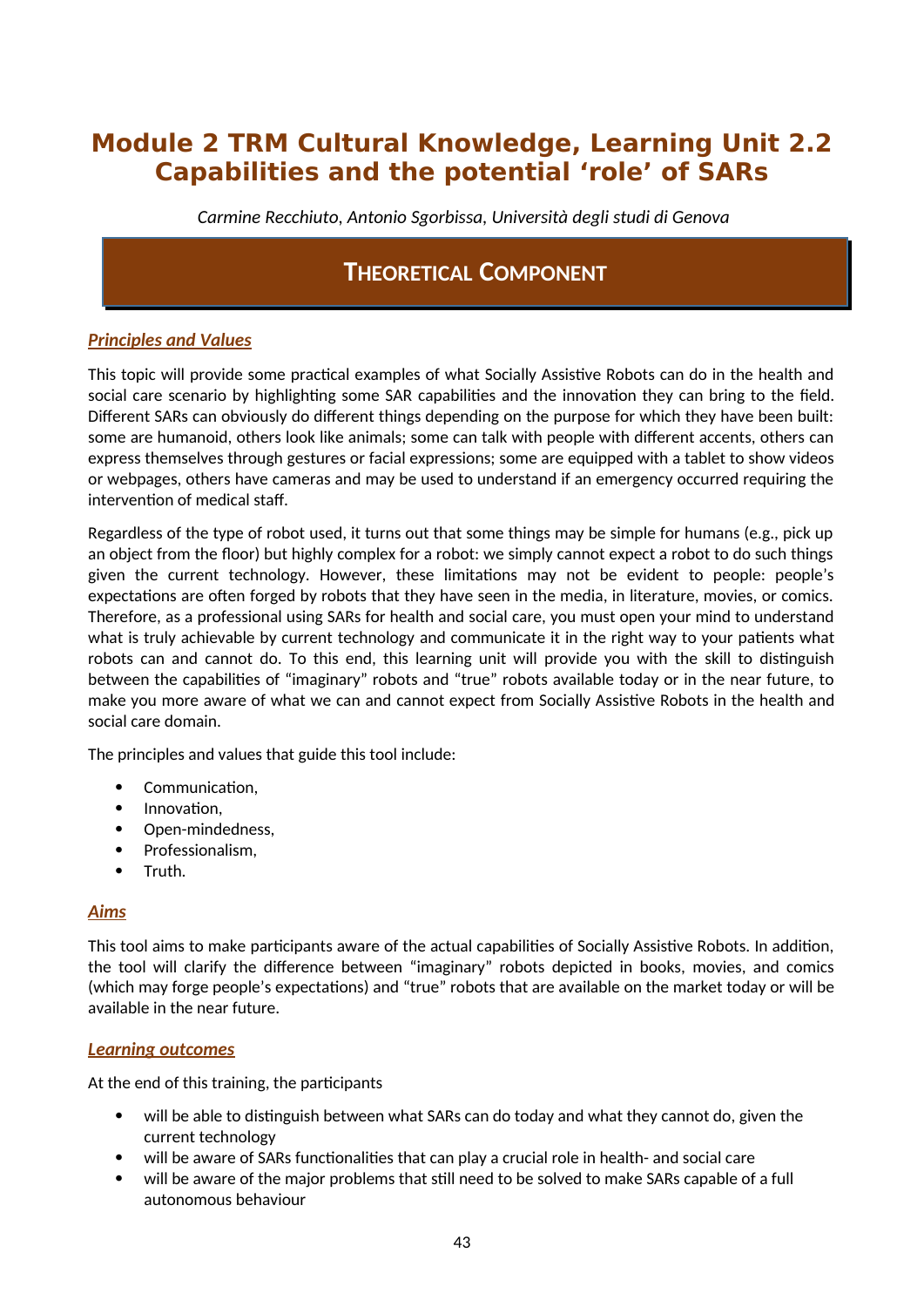will be able to recognize the practical solutions that robotic scientists implement to simplify such problems.

### *Relevant definitions and terms*

**Actuator**. An actuator is a component of the robot ([Brooks, 1990](https://www2.cs.sfu.ca/~vaughan/teaching/889/papers/elephants.pdf)) responsible for controlling a robot part and making it move, typically converting energy into a mechanical force that helps the robot achieve mechanical movements. An electrical motor is a very common type of actuator in robotics, which can be used to control robotic arms, hands, or wheels – if the robot is wheeled. Actuators usually require a significant amount of energy to move mechanical parts, and for this reason, all robots have limited energetic autonomy and need to be periodically recharged. For the same reason, many SARs have wheels, even if their upper body may have a humanoid shape in order to better communicate with people using gestures: wheels are more energetically efficient than wheels (and, obviously, biped locomotion may incur a higher risk of falling).

**Autonomous behaviour**. Robots are considered autonomous if they are able to perceive the environment, reason about it, make decisions, and then move in complete autonomy without following a script or being teleoperated by someone [\(Sakagami, 2002\)](https://www.researchgate.net/publication/3972237_The_intelligent_ASIMO_System_overview_and_integration). Researchers in AI and Robotics usually aim to build fully autonomous robots that may interact with people without the need of an operator: only fully autonomous SARs can assist people as companions during their everyday life. However, building fully autonomous robots is highly complex since autonomous perception, reasoning, and action execution are complex. Nowadays, no robot is capable of "understanding" the surrounding environment as humans are, and very few robots have the required skill and strength to interact with such an environment. For this reason, most of the robots that you can see on the media are not autonomous but teleoperated.

**Perception**. Perception, in Artificial Intelligence and Robotics, is a process that provides robots with the capability to sense the environment, interpret and understand what they have sensed, and reason about it [\(Brooks, 1990\)](https://www2.cs.sfu.ca/~vaughan/teaching/889/papers/elephants.pdf). The essential elements of a robotic perception system are: sensors (e.g., cameras for video or microphones for audio); algorithms for sensor data acquisition and processing (e.g., to increase the luminosity in a dark image or to remove environmental noise from recorded audio); algorithms for data merging and interpretation (e.g., to detect objects in a picture or to understand the meaning of a sentence starting from the recorded audio). The last phase is possibly done through machine learning algorithms capable of merging different data to produce knowledge about the environment.

**Sensors**. Sensors are physical devices capable of measuring and recording a physical quantity as it evolves with time ([Brooks, 1990](https://www2.cs.sfu.ca/~vaughan/teaching/889/papers/elephants.pdf)). Some examples of commonly used sensors in robotics are: cameras (to capture images or videos); RGB-D or stereo cameras (to acquire 3D information about the surrounding environment); microphones (to capture audio); ultrasound sensors (to measure the distance from the closest obstacles); laser rangefinders (to measure the distance from obstacles with a higher resolution, usually to build a map of the environment); touch sensors (to detect collisions or allow people to physically interact with robots); encoders (to measure the movements of robotic parts).

### *What the research says*

Research focusing on robots' capabilities tends to be technology-oriented. Therefore some parts of the following scientific works may be hard to read for a student without a background in robotics or computer science. However, all these works contain some elements that the reader can appreciate, and therefore we warmly welcome you to look at them.

 *Zachiotis, G.A., Andrikopoulos, G., Gornez, R., Nakamura, K., Nikolakopoulos, G. A Survey on the Application Trends of Home Service Robotics (2018) 2018 IEEE International Conference on Robotics and Biomimetics, ROBIO 2018.* The article presents a survey on the possible applications of social and service robots in different scenarios, including education, entertainment, rehabilitation, social interaction, household keeping, gaming, and security. The article provides an exhaustive list of the most popular robots, their physical appearance, and capabilities, highlighting their key enabling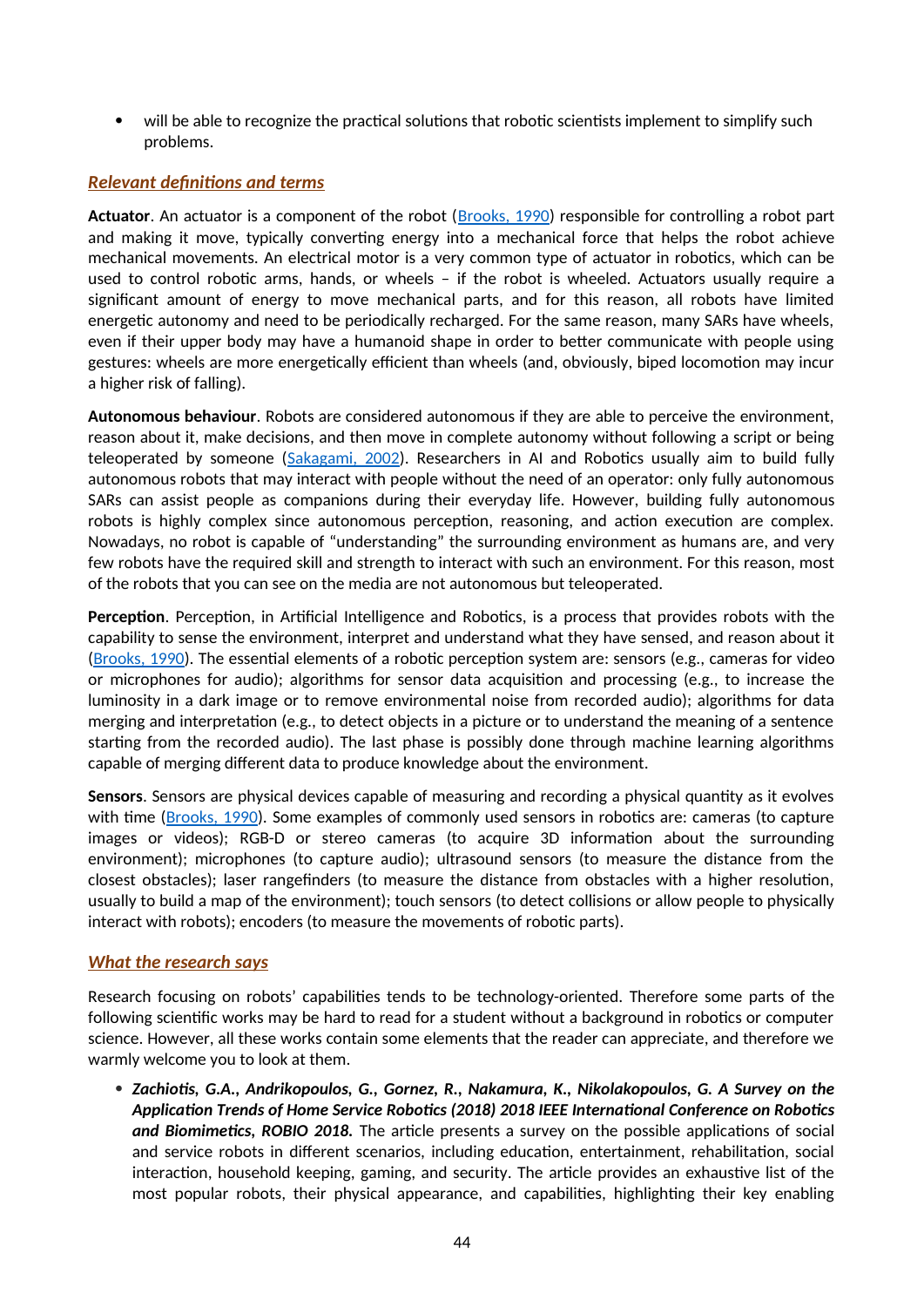features that justify their inclusion in each application area. The article provides a good starting point to understand what "real" robots look like and what they can do. Available [here.](https://www.researchgate.net/publication/330601635_A_Survey_on_the_Application_Trends_of_Home_Service_Robotics)

- *Leite, I., Martinho, C., Paiva, A., Social Robots for Long-Term Interaction: A Survey, (2013) International Journal of Social Robotics, 5 (2), pp. 291-308.* The article addresses the problem of Human-Robot Interaction over long periods by reviewing the current research on long-term interaction between users and social robots. To this aim, the article considers the most popular robots, either commercially available or used as research platforms, and highlights how their main features and characteristics may impact keeping the user's interest high for a long period. Robots for health care, education, interaction with people in public spaces, and assistance at home are discussed by focusing on their interaction capabilities, appearance, and possibilities for adaptation. Available [here\\*](https://link.springer.com/article/10.1007/s12369-013-0178-y).
- **Kruse, T., Pandey, A.K., Alami, R., Kirsch, A. Human-aware robot navigation: A survey (2013) Robotics and Autonomous Systems, 61 (12), pp. 1726-1743.** The article addresses the problem of robotic navigation in human-populated spaces, where "navigation" is defined as the capability to move between different places safely by avoiding all possible obstacles on the robot's path. In the last years, the article observes that human-robot interaction has addressed many different capabilities required by social robots in terms of perception, reasoning, and learning. However, for navigation, the presence of humans requires novel approaches that take into account constraints in terms of human comfort and social rules. Then the article provides a survey of existing approaches to human-aware navigation. The article is partly technical in its nature, but a significant part of it may also be appreciated by a non-technical reader. Available [here](https://hal.archives-ouvertes.fr/hal-01684295/document).
- **Yan, H., Ang Jr., M.H., Poo, A.N. A Survey on Perception Methods for Human-Robot Interaction in Social Robots (2014) International Journal of Social Robotics, 6 (1), pp. 85-119.** The article starts from the consideration that autonomous perception is one of the most important capabilities in human-robot interaction (HRI). It then reviews several widely used perception methods that can play a key role in the development of social robots. To this end, the article mentions several commercially available robots or used as research platforms, together with their main characteristics in terms of sensors used, perception methods, capabilities, and main scenarios where they have been adopted. The article is very technical in its nature: however, we suggest exploring at least the first part of the article, where a very interesting survey of the most used sensors and sensing techniques is proposed. Available [here.](https://www.researchgate.net/publication/257780509_A_Survey_on_Perception_Methods_for_Human-Robot_Interaction_in_Social_Robots)

## *What do national legislation and international/European treaties and conventions say on the topic?*

- **ISO 13482:2014, Robots and robotic devices Safety requirements for personal care robots.** International standards exist to guarantee compliance of robots with safety requirements, which are covered by ISO13482:2014 Robots and robotic devices – Safety Requirements for personal care robots. Overall, the standard specifies requirements and guidelines for the inherently safe design, protective measures, and information for the use of personal care robots. While the standards generally define requirements and guidelines for mobile servant robots, physical assistant robots, and person carrier robots, specific safety requirements for social robots include hazards related to charging batteries, robot motion, contact with moving components, robot stopping functions. Available [here](https://www.iso.org/standard/53820.html).
- **Expert Group on Liability and New Technologies, Liability for Artificial Intelligence and other emerging technologies, 2019.** In November 2019, the European Commission published a very important document, "Liability for Artificial Intelligence and other emerging technologies." The report addresses the problems raised by autonomous, intelligent behaviour when damage occurs and victims seek compensation. Specifically, the report discusses how the capability of robots to autonomously perceive the environment and take decisions accordingly can make the existing regulations inadequate or obsolete. Only regulation to determine the so-called "strict liability" is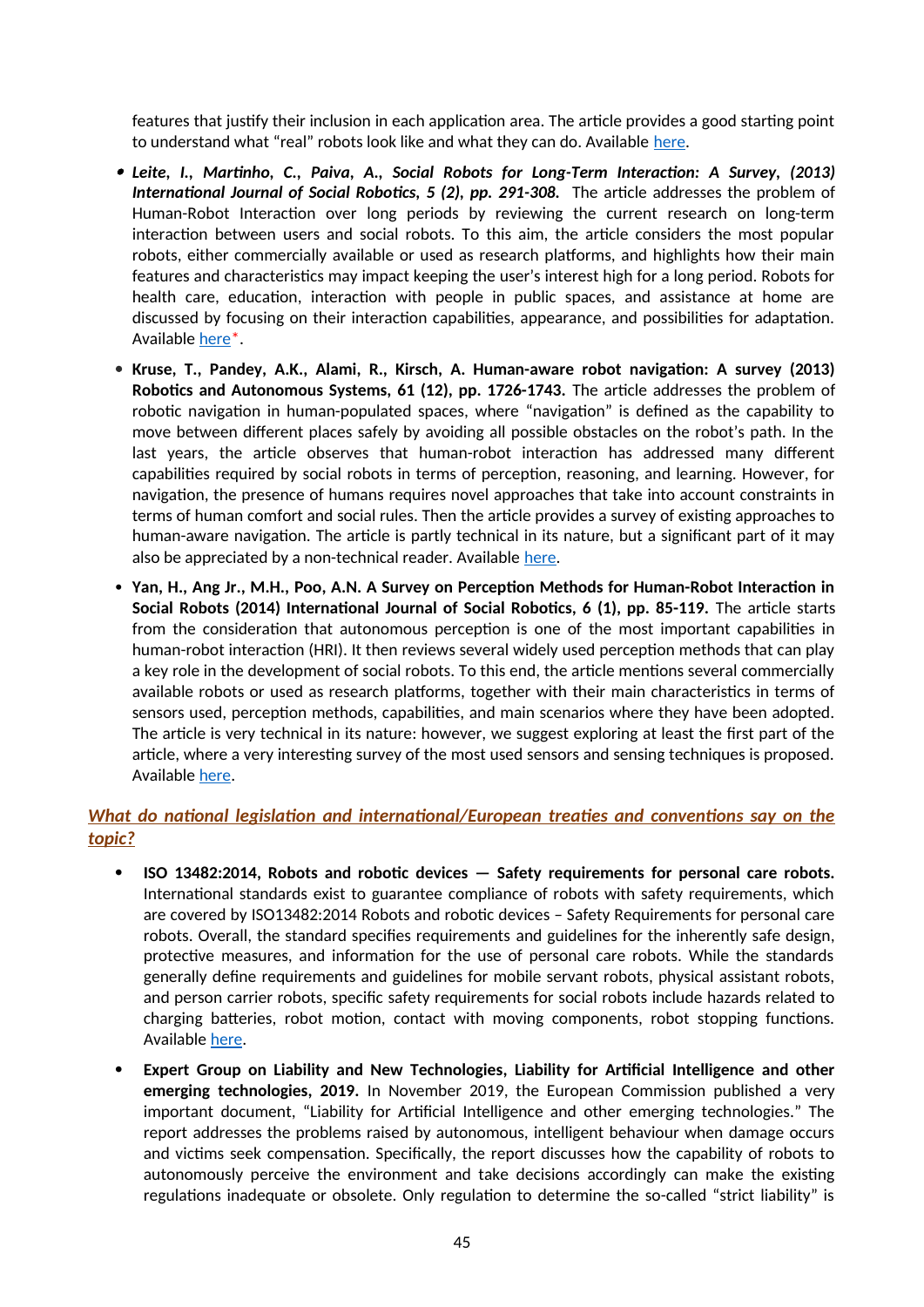harmonized at the EU level: strict liability covers all cases in which damages are caused by a defective product, which turns out to be inappropriate in the case of intelligent systems and robots in particular. For example, a SAR may not be defective when it exits from the factory, but it may learn and adapt its behaviour as it acquires new information during usage. To which extent will the producer (or a third-party operator that uses the robot) be liable, in this case? The report discusses this and other aspects that should be taken into account to allow AI and robotic technologies to become part of our lives, suggesting the use of obligatory insurance schemes for AI programs and robots and other possible solutions. Available [here](https://op.europa.eu/en/publication-detail/-/publication/1c5e30be-1197-11ea-8c1f-01aa75ed71a1/language-en/format-PDF).

## **PRACTICAL COMPONENT**

### *Learning Activities*

Activity 1: Explore robots in action and spot their strength and weaknesses

- Watch some videos on YouTube showing robots interacting with people and with the environment:
	- $\circ$  robots that converse with people by executing the commands people give them (available [here](https://www.youtube.com/watch?v=5IrOXU6Idbw), 8.59 minutes, feel free to watch only the first two minutes only);
	- $\circ$  robots that search for specific objects and interact with them in different ways (available [here](https://www.youtube.com/watch?v=2Jmm4zel134), 5.05 minutes, feel free to watch only the first two minutes only);
	- $\circ$  robots that move between different places in the environment (available [here,](https://www.youtube.com/watch?v=swcu6KxL04E) 1.31 minutes).
- Some tasks can be easily performed by robots, some other tasks turn out to be quite complex. While watching videos, you will have to find the "tricks" that researchers have implemented to make things easier for robots. Maybe some objects have been painted of uniform color to be more easily detected… Perhaps the person is only using a pre-defined set of sentences to interact with the robot they learned in advance… Maybe the scenario in which the robot operates has been oversimplified to make things work well… If yes, how? You will have to watch the videos and take notes by answering 3 questions for every video:
	- o Is the robot really able to perform this task in complete autonomy?
	- o Is the environment simplified to make operations simpler, and how?
	- o Is the interaction simplified to make things work, and how?
- Discuss your answers with other participants on the social platform for collaborative learning.
- Resources needed: YouTube [video 1](https://www.youtube.com/watch?v=5IrOXU6Idbw), [video 2](https://www.youtube.com/watch?v=5IrOXU6Idbw), [video 3](https://www.youtube.com/watch?v=swcu6KxL04E); social platform for collaborative learning.
- Duration of activity: about 20 minutes.

Activity 2: Control the IENE robot and understand more about its capabilities

- The second activity will require you to interact with a virtual robot that we developed using one of the most famous tools to design conversational agents, i.e., DialogFlow (available [here\)](https://bot.dialogflow.com/4575ae65-94a1-4142-9506-492a48e2668f).
- You will have to interact with the robot and ask it to perform a sequence of tasks such as: moving from one place to another, picking up objects and moving them from one place to another, setting up an alarm to remind the person about a visit to the doctor, understanding where the person is and what is doing, and in general helping the person in different ways. Different activities will require different capabilities in terms of perception, reasoning, and action: however, it turns out that this robot, as most robots in commerce, does not have all the required capabilities to perform such tasks! Therefore, when you ask the robot to perform tasks, in some cases, the robot will execute the command; in other cases, it will refuse to perform a task it has not the capability to perform; in some other cases, it will fail! Through trial and error, you will learn the difference between "imaginary" robots that populate books and movies and "real" robots that may assist people now or in the near future. See detailed instructions below.
- Share your experience with other participants on the social platform for collaborative learning.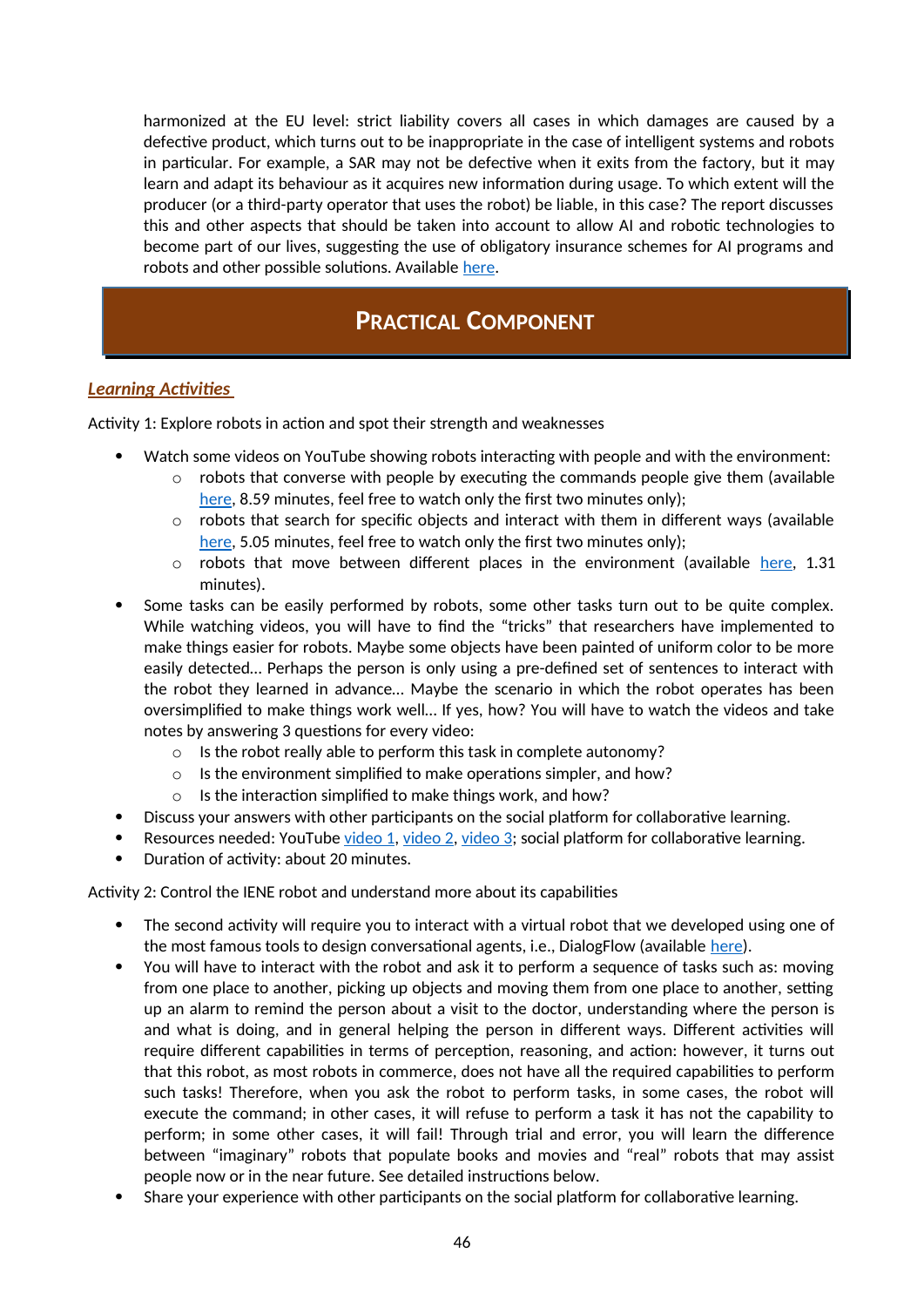- Resources needed: DialogFlow [chatbot](https://bot.dialogflow.com/4575ae65-94a1-4142-9506-492a48e2668f); social platform for collaborative learning
- Duration of activity: 20 minutes.

#### *Instructions for interaction*

You are talking with the IENE robot! In order to interact with me, you need to digit your sentence in the virtual smartphone on the left and press return. I will reply as fast as I can! Don't forget to ask me the things suggested in your Learning Unit!

As a suggestion, you may ask me

- wash dishes, clean the floor, wash your clothes;
- bring you some water, your medicine, your clothes or shoes;
- make the way to a room in your house;
- prepare pizza, fish, pasta, or different kind of meat and vegetables;
- help you stand up from your sofa, armchair, bed, chair, or toilet;
- help you make a phone call with a friend of yours or one of your relatives;
- turn on the lights in a room of your house or your smart TV.

The chatbot can be embedded in the IENE-10 platform using the following html code

```
<iframe width="350" height="430" allow="microphone;" 
src="https://console.dialogflow.com/api-client/demo/embedded/4575ae65-94a1-4142-
9506-492a48e2668f"></iframe>
```
## **ASSESSMENT COMPONENT**

### *Assessment Activities*

Activity 1: Now, soon, or in the far future.

- You will be presented with a list of tasks that Socially Assistive Robots are expected to perform in a social and health care scenario.
- Using the same online tool for [card sorting](https://study.kardsort.com/iene-10-lu-22-now-soon-or-in-the-far-future) you already used in LU 1.2, you will have to categorize these tasks in three classes: 1) Now - robots can successfully perform the task today; 2) Soon robots may be able to perform these tasks in the near future; 3) In the far future - only "imaginary" robots in books or movies can perform the task (of course, we can never know what will happen in the far future!). Then check the solution below.
- Resources needed: [kardSort](https://study.kardsort.com/iene-10-lu-22-now-soon-or-in-the-far-future), an online tool for card sorting.
- Duration of the activity: 5 minutes.

#### *Now, soon, or in the far future (solution in red)*

- o Take decisions according to Asimov's Laws of robotics
- o Go to the kitchen and take a medicine for a person
- o Moving from one place to another in the environment
- o Converse with people understanding basic commands
- o Converse with people in a natural way as like as humans do
- o Operate smart devices in the environment
- o Feel emotions
- $\circ$  Grasping and manipulating generic objects in a messy domestic environment (2)
- o Helping people to raise from bed
- o Do things that they were not programmed to do